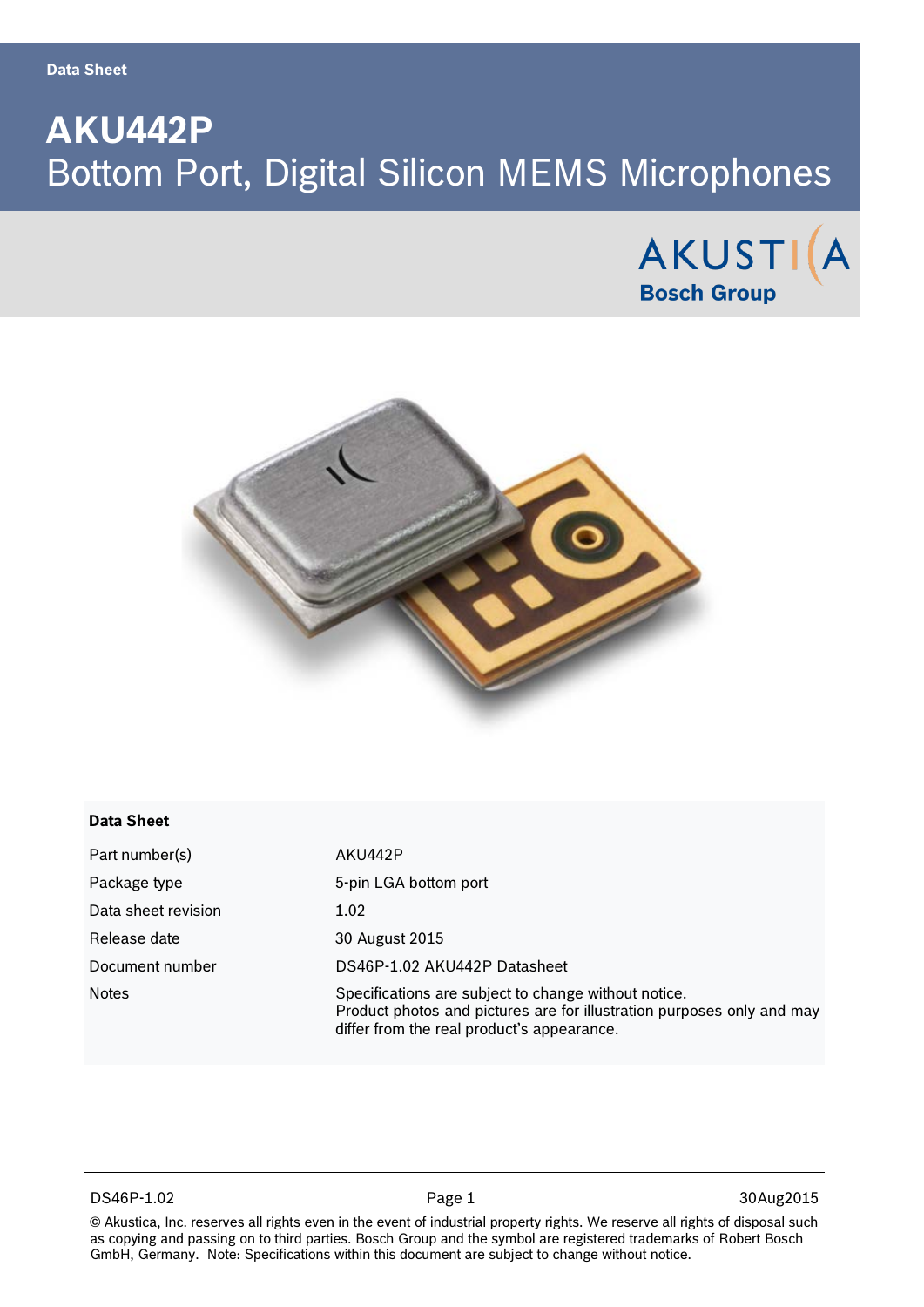## AKU442P Digital, HD Voice Silicon MEMS Microphones

**AKU442P**

#### **General Description**

AKU442P consists of HD Voice quality, bottom port, digital output silicon MEMS IC microphones. They are microphones consisting of a MEMS acoustic sensor, and an integrated circuit (IC) with a pre-amplifier, analog-to-digital converter, charge pump, and supporting circuitry in a small  $4.0 \times 3.0 \times 1.0 \text{ mm}^3$  package.



The robust digital output stream from the AKU442P is virtually immune to all forms of Radio Frequency Interference (RFI) and Electromagnetic Interference (EMI) allowing designers the flexibility to integrate the component anywhere on the platform and obtain consistent SNR regardless of proximity to displays, Wi-Fi antennae, or other sources of interference that would degrade the signal of conventional analog microphones. The AKU442P provides a pulse density modulated (PDM), single-bit digital output stream designed to enable the multiplexing of stereo microphone data onto a single wire. With a user selectable L/R channel option, it is ideal for use in multiple microphone applications.

#### **Key Features**

- Digital PDM output
- Omni-directional silicon microphone
- Excellent acoustic performance: 63dB SNR
- Sensitivity: -26dBFS
- Uniform sensitivity tolerances: ± 1dB
- Compatible with Microsoft® Windows®, LYNC<sup>®</sup> & Skype® logo certifications, Intel<sup>®</sup> Ultrabook™ and Google® Chromebook™ requirements for digital microphones
- Robust digital-output & metal lid package immune to RF/EM interference
- Matched microphones in frequency and phase response for array applications
- Output supports dual-microphone, singlewire multiplexing
- Industry standard microphone interface compatible with multiple codecs
- Low current power-down mode
- Lead-free surface-mountable and RoHS2 compliant
- Halogen-free compliance, IEC61249-2-21
- Thin profile, SMT packaging
- Industry std. package: 4.00x3.00x1.00mm3

#### **Typical Applications**

- **Ultrabooks**
- Mobile phones
- Media tablets
- eReaders
- Microphone arrays
- Webcams and camera modules

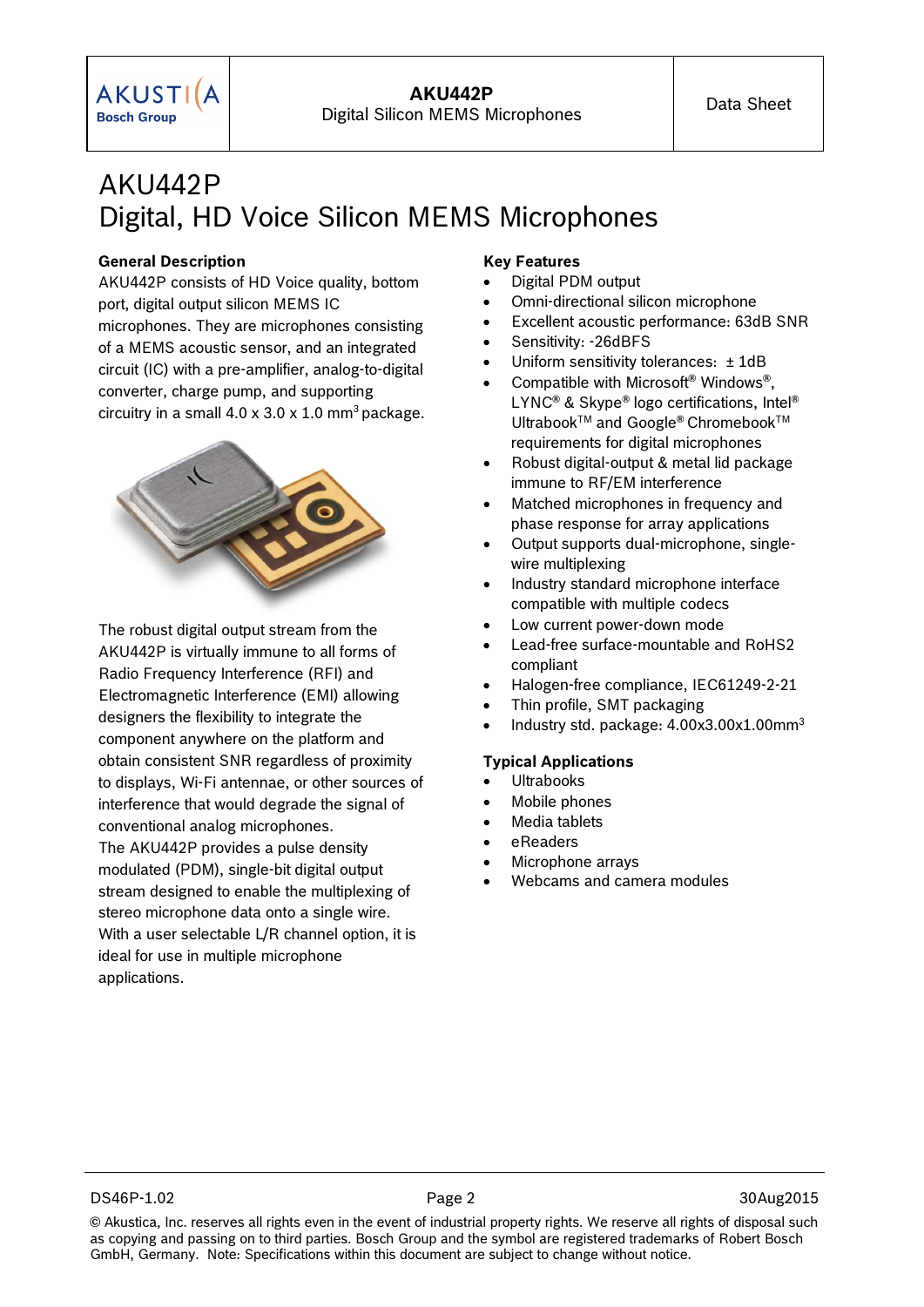

#### **Index of Contents**

| 3.1 Timing Characteristics<br>3.2 Digital Logic Characteristics<br>3.3 Sleep Mode, and Active Mode                                                                                              |
|-------------------------------------------------------------------------------------------------------------------------------------------------------------------------------------------------|
|                                                                                                                                                                                                 |
| 4.1 Typical Frequency Response<br>4.2 Ipp vs. V <sub>DD</sub><br>4.3 Sensitivity vs. VDD<br>4.4 I <sub>DD</sub> vs. Clock Frequency<br>4.5 Sensitivity vs. Temperature<br>4.6 PSR vs. Frequency |
|                                                                                                                                                                                                 |
| 6.1 Pin Out<br>6.2 Schematic                                                                                                                                                                    |
|                                                                                                                                                                                                 |
| 7.1 Solder Reflow<br>7.2 Part Handling<br>7.3 PCB Land Pattern & Stencil Pattern                                                                                                                |
|                                                                                                                                                                                                 |
|                                                                                                                                                                                                 |
|                                                                                                                                                                                                 |
|                                                                                                                                                                                                 |
|                                                                                                                                                                                                 |

DS46P-1.02 Page 3 30Aug2015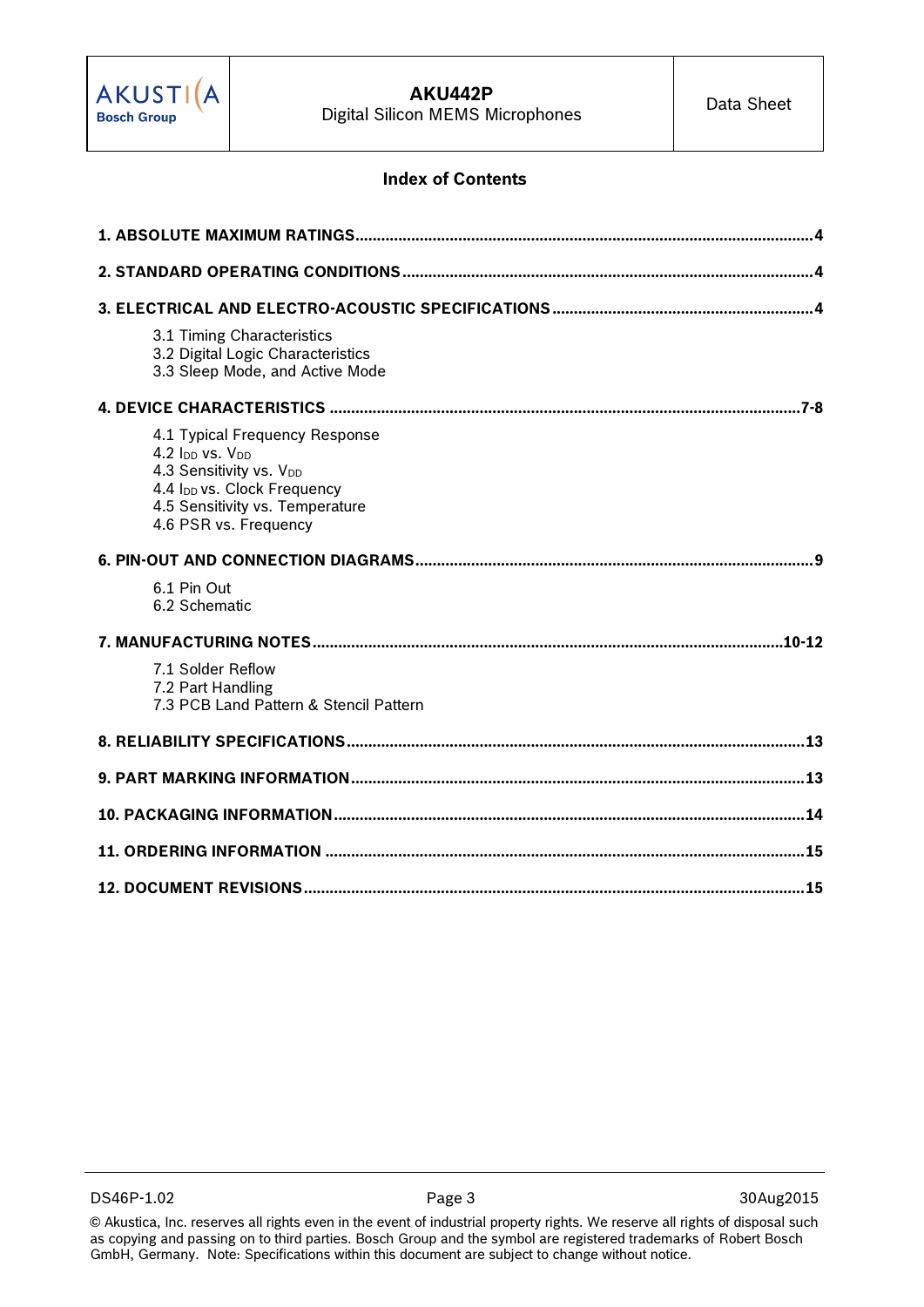#### **1. ABSOLUTE MAXIMUM RATINGS**

| Supply Voltage, V <sub>DD</sub> to GND | 5.5V                                |
|----------------------------------------|-------------------------------------|
| <b>ESD Tolerance</b>                   |                                     |
| Human Body Model                       | 2000V                               |
| Machine Model                          | 200V                                |
| Storage Temperature Range              | $-40^{\circ}$ C to 105 $^{\circ}$ C |

#### **2. STANDARD OPERATING CONDITIONS**

Operating Temperature Range 40°C to 85°C Supply Voltage  $(V_{DD})$  1.62V to 3.6V Clock Frequency 1.00MHz to 3.25MHz

#### **3. ELECTRICAL AND ELECTRO-ACOUSTIC SPECIFICATIONS**

Unless otherwise noted, test conditions are:<br> $V_{DD} = 1.8V$  Ta = 25°C RH = 50%  $V_{DD} = 1.8V$  Ta = 25°C RH = 50% CLK = 2.4MHz

| <b>Parameter</b>                            | <b>Test Conditions</b>                                                          | Min.                   | Typ.             | Max.  | <b>Unit</b> |  |
|---------------------------------------------|---------------------------------------------------------------------------------|------------------------|------------------|-------|-------------|--|
| Directivity                                 |                                                                                 |                        | Omni-directional |       |             |  |
| Signal to Noise Ratio (SNR)                 | $f_{in}$ = 1kHz, A-weighted, 20Hz-<br>10kHz                                     |                        | 63               |       | dB          |  |
| Low Frequency Corner <sup>1</sup>           | -3dB from 1kHz sensitivity value                                                |                        | 50               | 100   | Hz          |  |
| <b>High Frequency Corner</b>                | +3dB from 1kHz sensitivity value                                                |                        | 10               |       | kHz         |  |
| Sensitivity <sup>1</sup>                    | 1kHz, 94dB SPL,<br>full-scale = 100% 1's density at<br>PDM output of microphone | $-27$                  | $-26$            | $-25$ | <b>dBFS</b> |  |
| Total Harmonic Distortion $^1$              | $@$ 100dB SPL, $f_{in} = 1$ kHz                                                 |                        |                  | 1     | $\%$        |  |
| (THD)                                       | $@ 110dB$ SPL, $f_{in} = 1kHz$                                                  |                        |                  | 5     |             |  |
| Acoustic Overload Point<br>(AOP)            | $<$ 10% THD, $f_{\text{in}}$ = 1kHz                                             |                        | 116              |       | dBSPL       |  |
| Power Supply Rejection<br>(PSR)             | Signal on $V_{DD} = 217Hz$ , 100m $V_{pp}$                                      |                        | $-72$            |       | <b>dBFS</b> |  |
| Part-to-part phase matching<br>from nominal | $f_{\text{in}} = 1$ kHz                                                         |                        |                  | $+10$ | $\circ$     |  |
| Current Consumption <sup>1</sup>            | Clock on $(CLK = 2.8MHz)$                                                       |                        | 800              | 930   | μA          |  |
| (with no load)                              | Clock off                                                                       |                        | 5                | 7     | μA          |  |
| Power-up initialization                     | Data invalid time from clock on                                                 |                        |                  | 28    | ms          |  |
| Polarity                                    | Increasing sound pressure                                                       | Increasing 1's density |                  |       |             |  |

Note 1: Parameter 100% tested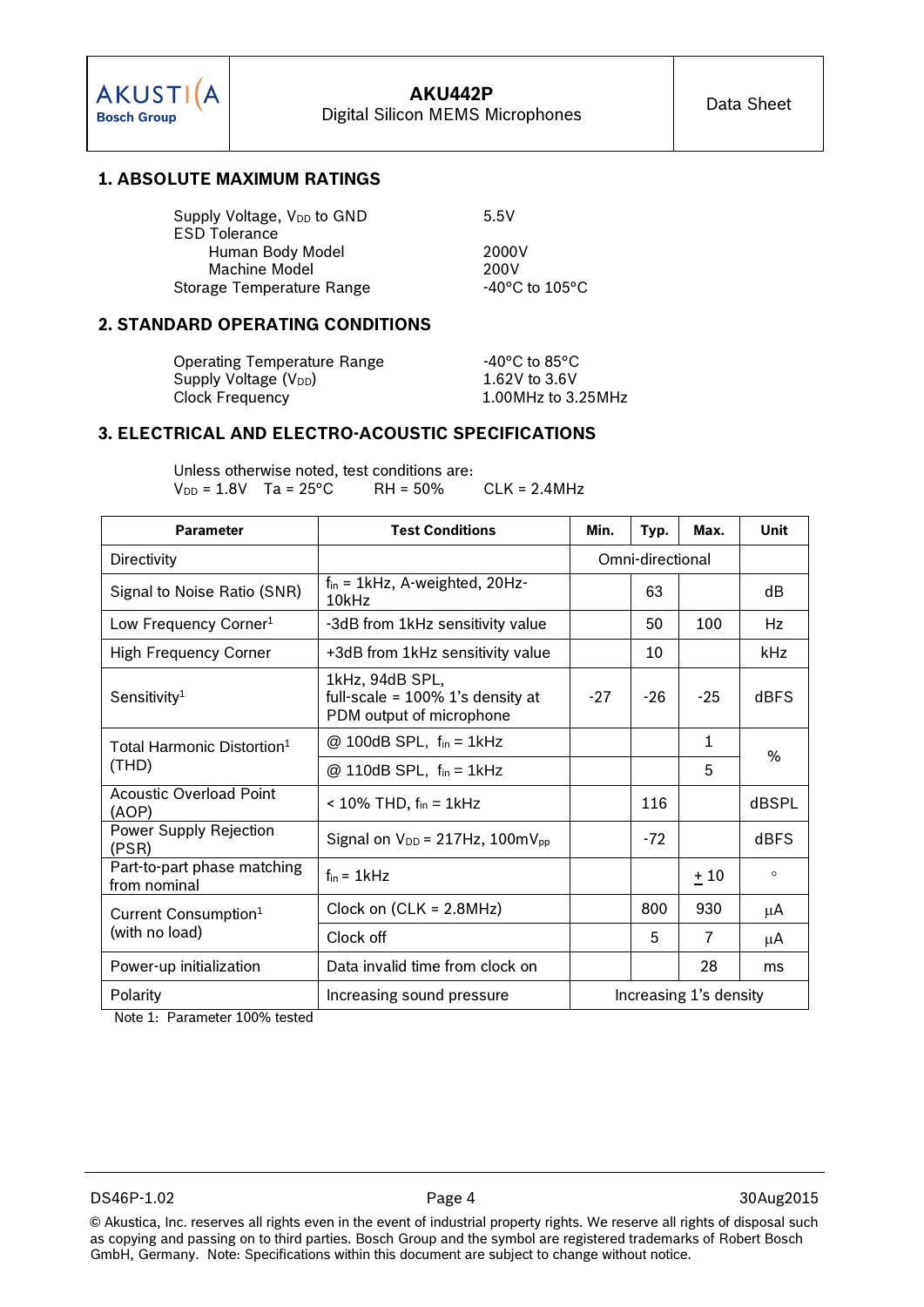## **3.1 Timing Characteristics**

(Typical performance with load capacitance <20pF and a clock frequency of 2.4MHz)

|              | <b>Typical Mode</b> | Data Valid    | Data Sampled         | L/R SELECT Connected to |
|--------------|---------------------|---------------|----------------------|-------------------------|
| <b>DATAL</b> | ∟eft                | Falling clock | Rising clock         | GND                     |
| <b>DATAR</b> | Right               | Rising clock  | <b>Falling clock</b> | VDD                     |



| Output       | <b>Parameter</b> | <b>Typical Value</b> | <b>Description</b>                                                   |
|--------------|------------------|----------------------|----------------------------------------------------------------------|
| <b>DATAR</b> | t1               | 6ns                  | Time from falling edge of clock until<br>data becomes high impedance |
| <b>DATAL</b> | t                | 61ns                 | Time from falling edge of clock until<br>data becomes valid          |
| <b>DATAL</b> | t3               | 6ns                  | Time from rising edge of clock until<br>data becomes high impedance  |
| <b>DATAR</b> | t4               | 53ns                 | Time from rising edge of clock until<br>data becomes valid           |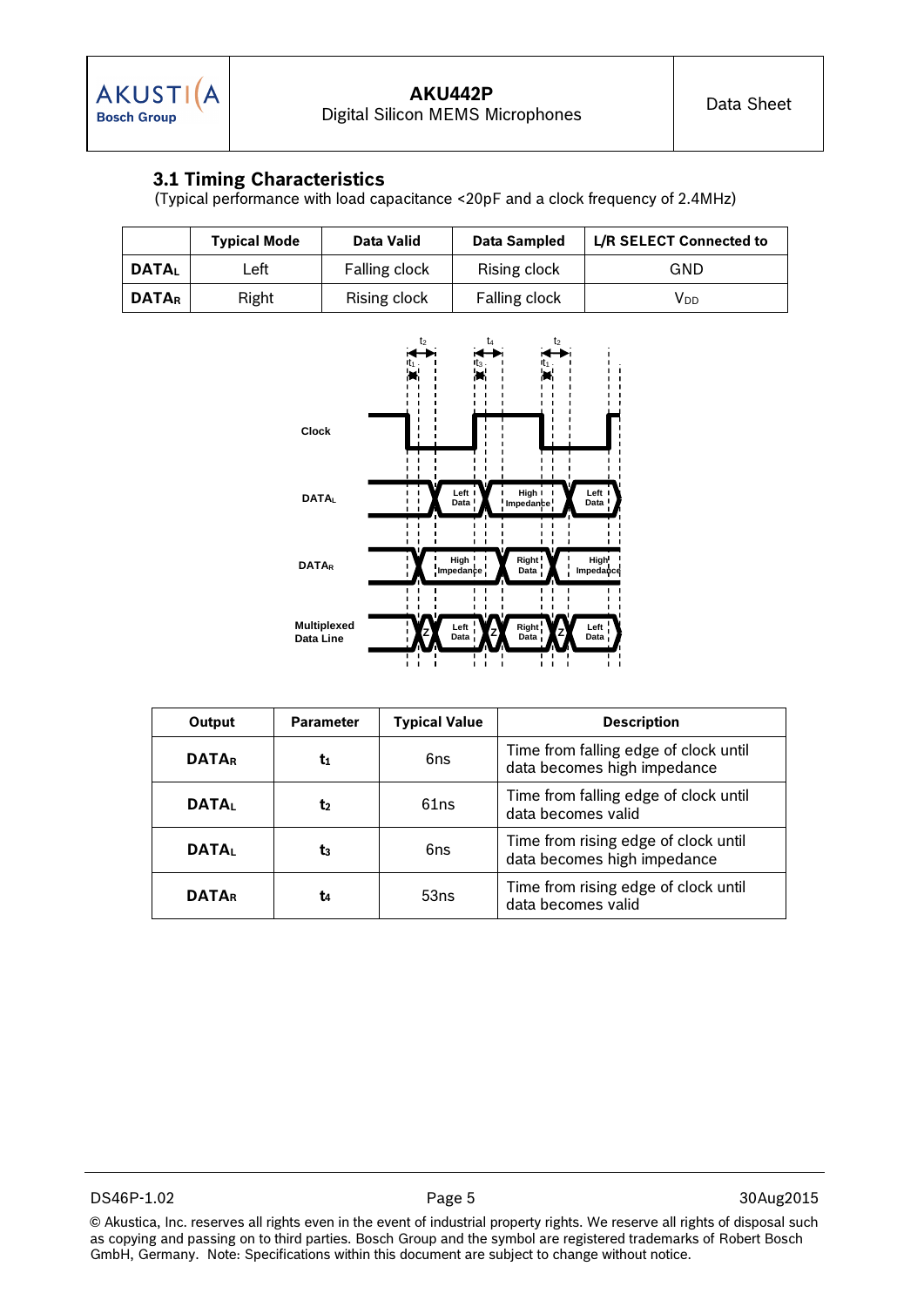### **3.2 Digital Logic Characteristics**

(Typical performance with load capacitance <20pF and a clock frequency of 2.4MHz)

| Symbol<br><b>Parameter</b> |                                                 | Min           | <b>Max</b> | <b>Units</b> |
|----------------------------|-------------------------------------------------|---------------|------------|--------------|
| <b>VIL MAX</b>             | Maximum level<br>considered a logic 0           |               | $0.4*VDD$  |              |
| <b>VIH MIN</b>             | Minimum level<br>considered a logic 1           | $0.5*VDD$     |            |              |
| <b>VOL MAX</b>             | Maximum level a driven<br>output logic 0 can be |               | $0.05*VDD$ |              |
| VOH MIN                    | Minimum level a driven<br>output logic 1 can be | $0.95*V_{DD}$ |            |              |

#### **3.3 Sleep Mode and Active Mode**

The AKU442P enters Sleep Mode within 5µS of the clock signal becoming inactive (i.e. clock frequency = 0Hz).

In Sleep Mode the microphone PDM Data output pin is in high impedance state.

The microphone returns from Sleep Mode to Active Mode 65,536 cycles after the clock becomes active (i.e. clock frequency  $\geq 1.0$ MHz). With a 3.072MHz clock, the microphone start-up time is 21.4ms; for a 2.4MHz clock the microphone start-up time is 27.4ms.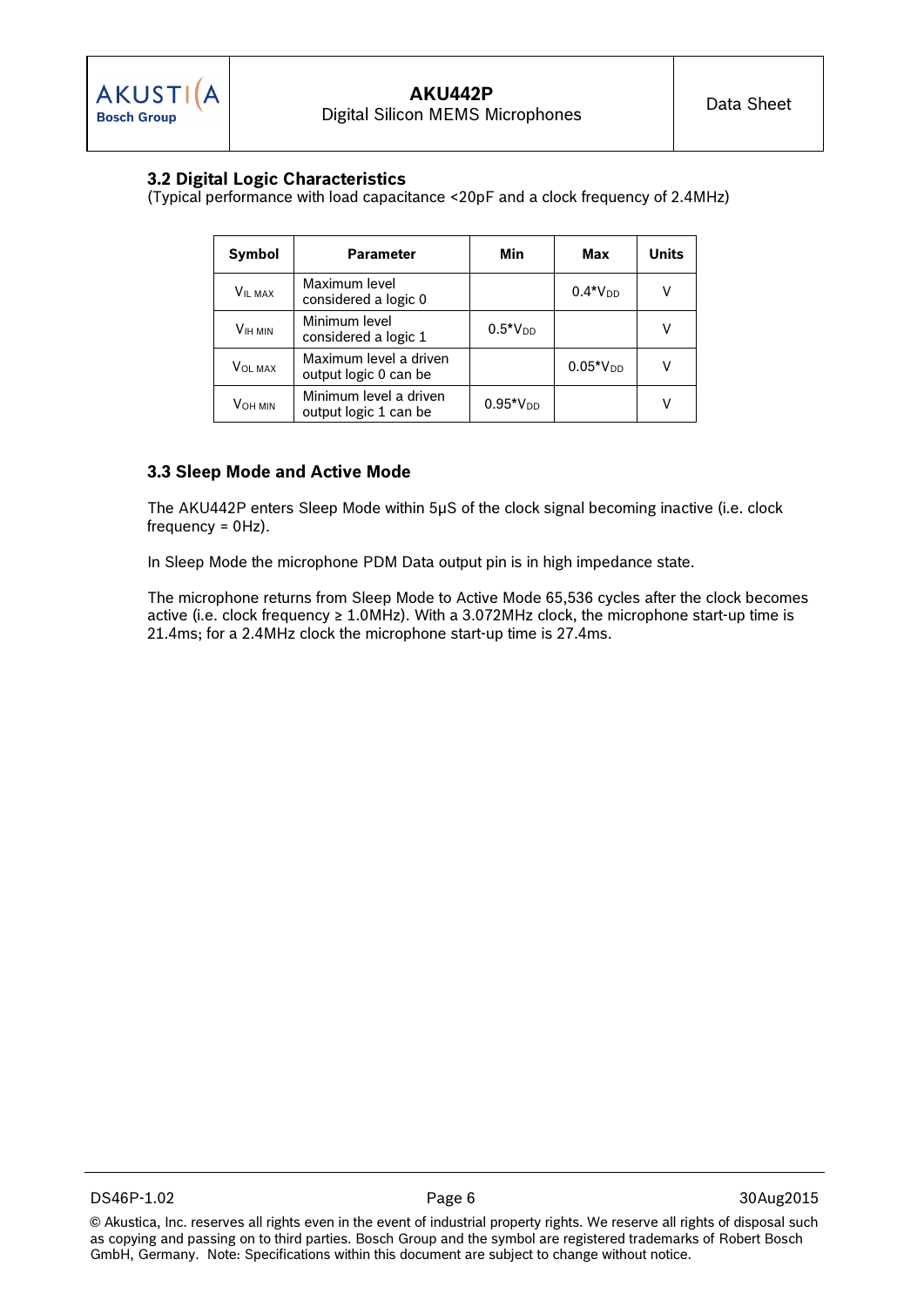

## **4. DEVICE CHARACTERISTICS**

#### **4.1 Frequency Response**

(Measured frequency response normalized to 1kHz)



#### **4.3 Sensitivity vs. VDD**

(Measured sensitivity changes relative to supply voltage)



#### **4.5 Sensitivity vs. Temperature** (Typical sensitivity changes relative to

temperature)







#### **4.4 IDD vs. Clock Frequency** (Measured current consumption relative to clock frequency)



**4.6 PSR vs. Frequency** (Typical PSR relative to frequency)



DS46P-1.02 Page 7 30Aug2015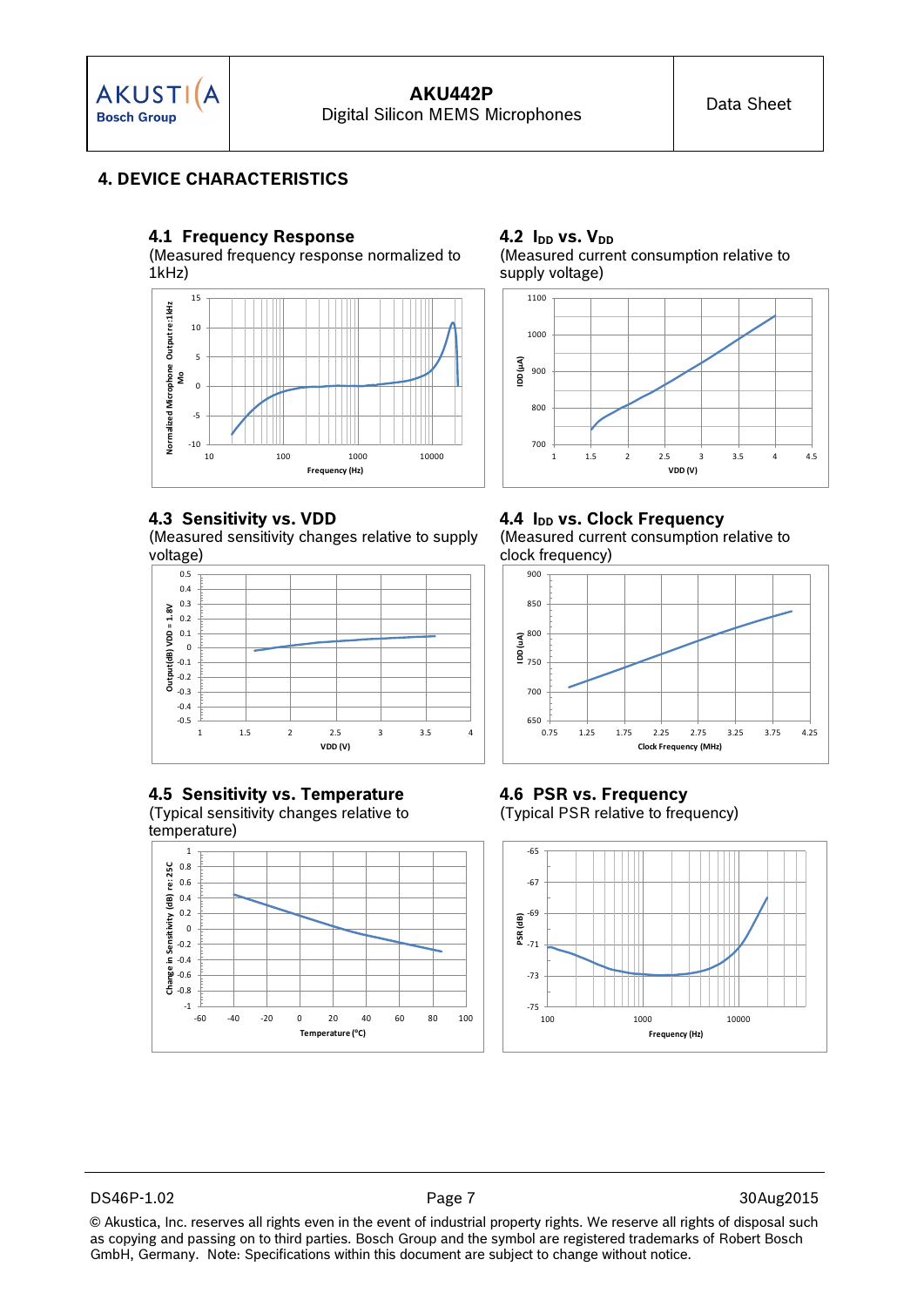## **5. MECHANICAL SPECIFICATIONS**

**Bottom View Top View Top View Side View** 



| <b>Item</b>                                                               | <b>Dimension</b> | <b>Tolerance</b> | <b>Units</b> |  |  |
|---------------------------------------------------------------------------|------------------|------------------|--------------|--|--|
| Length $(L)$                                                              | 4.00             | ± 0.10           | mm           |  |  |
| Width (W)                                                                 | 3.00             | ± 0.10           | mm           |  |  |
| Height (H)                                                                | 1.00             | ± 0.10           | mm           |  |  |
| Acoustic Port (AP)                                                        | 0.325            | ± 0.03           | mm           |  |  |
| Top/Bottom<br>Planarity<br>± 0.05<br>mm                                   |                  |                  |              |  |  |
| All dimensions in mm<br>Tolerance $\pm$ 0.05mm unless otherwise specified |                  |                  |              |  |  |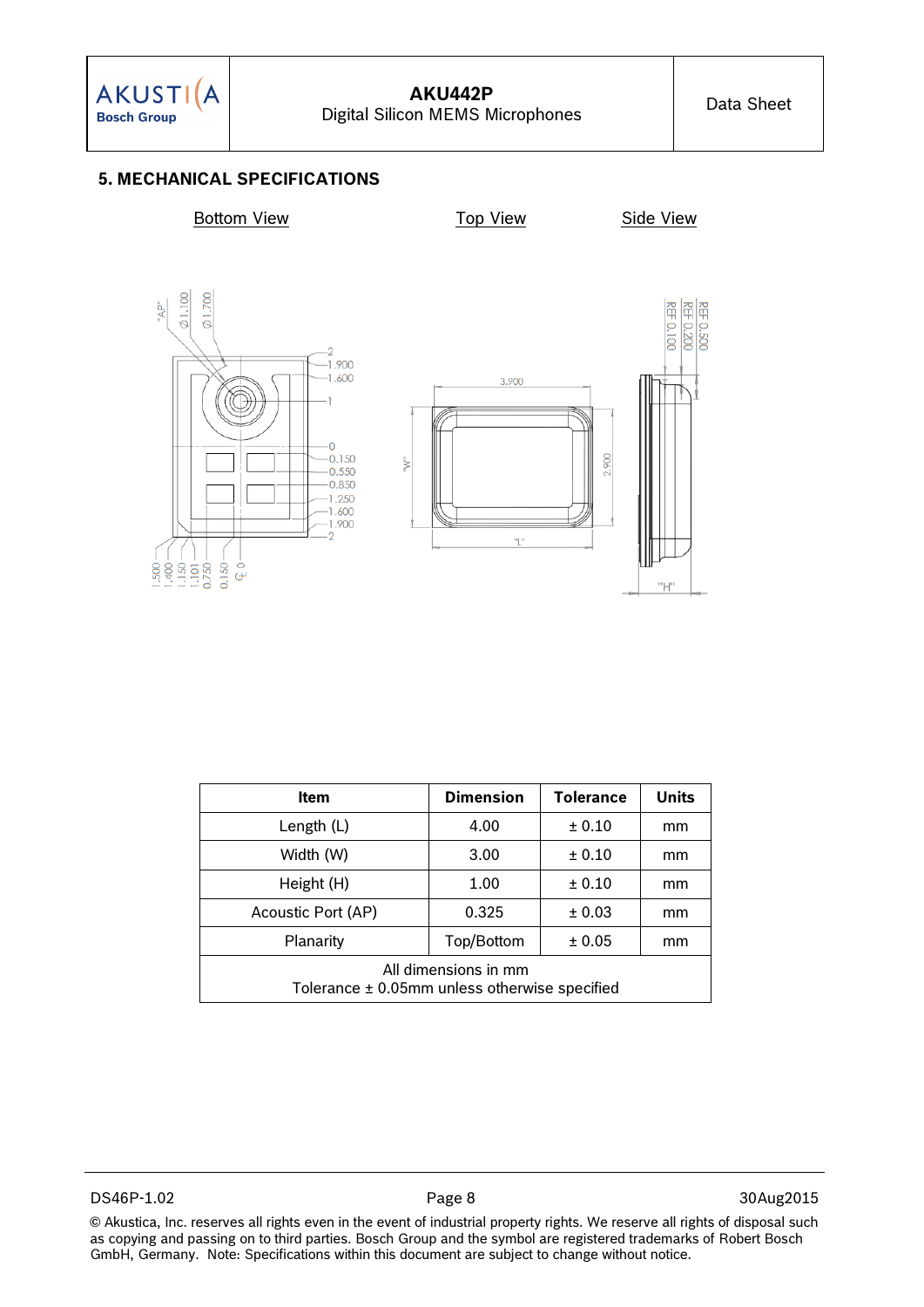

## **6. PIN-OUT AND CONNECTION DIAGRAMS**

#### **6.1 Pin-Out**

(As viewed from **bottom** of package)



**Pin Name Function** 1 CLK Clock 2 | DATA | PDM Data output 3 V<sub>DD</sub> Power 4 | L/R<sup>\*</sup> | Left / Right Select 5 GND Ground

\*Must be electrically connected to either ground or V<sub>DD.</sub>

| <b>Metal Defined Pads</b> |  |  |
|---------------------------|--|--|
|---------------------------|--|--|



### **6.2 Typical Application Schematic**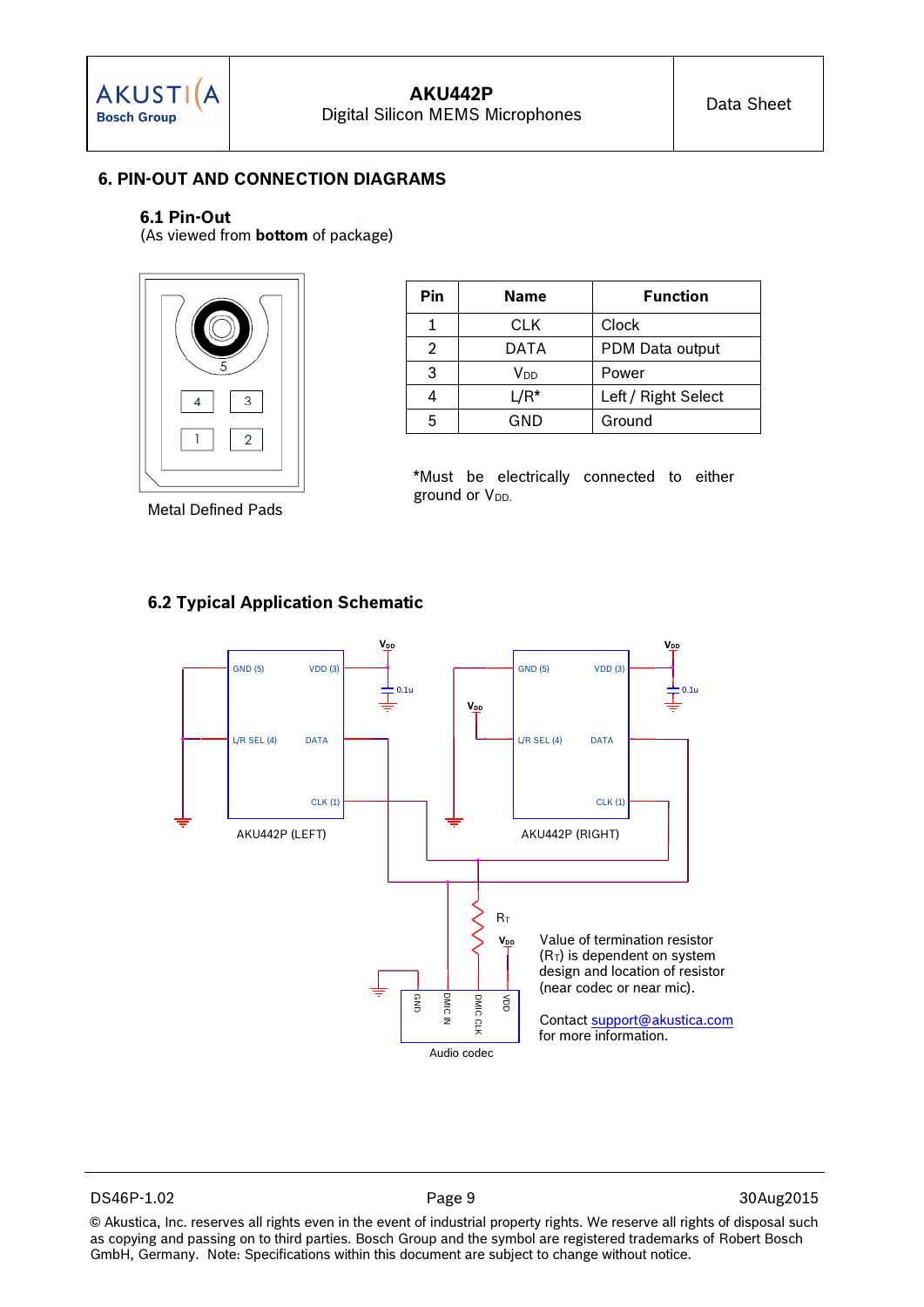## **7. MANUFACTURING NOTES**

#### **7.1 Solder Reflow**

Typical solder reflow profile



IPC-020c-5-1

| <b>Description</b>                                                   | <b>Parameter</b>        | <b>Pb</b> free       |
|----------------------------------------------------------------------|-------------------------|----------------------|
| Average ramp-up rate                                                 | $T_{L}$ to $T_{P}$      | max. $3^{\circ}$ C/s |
| Time between Ts <sub>min</sub> (150°C) and Ts <sub>max</sub> (200°C) | ts                      | $60s - 120s$         |
| Time above liquidous temperature $T_L$ (217 °C)                      | tı                      | $60s - 90s$          |
| Peak temperature                                                     | Tр                      | max. $260^{\circ}$ C |
| Time at $Tr$                                                         | te                      | max. 20s             |
| Average ramp-down rate                                               | $T_P$ to $25^{\circ}$ C | max. $6^{\circ}$ C/s |

Note: It is recommended to fine-tune the reflow process to optimize for variations in materials, environment, handling, PCB board size and thickness, etc.

Please refer to AN60-Handling, Soldering, and Mounting Instructions for more detailed information and precautions.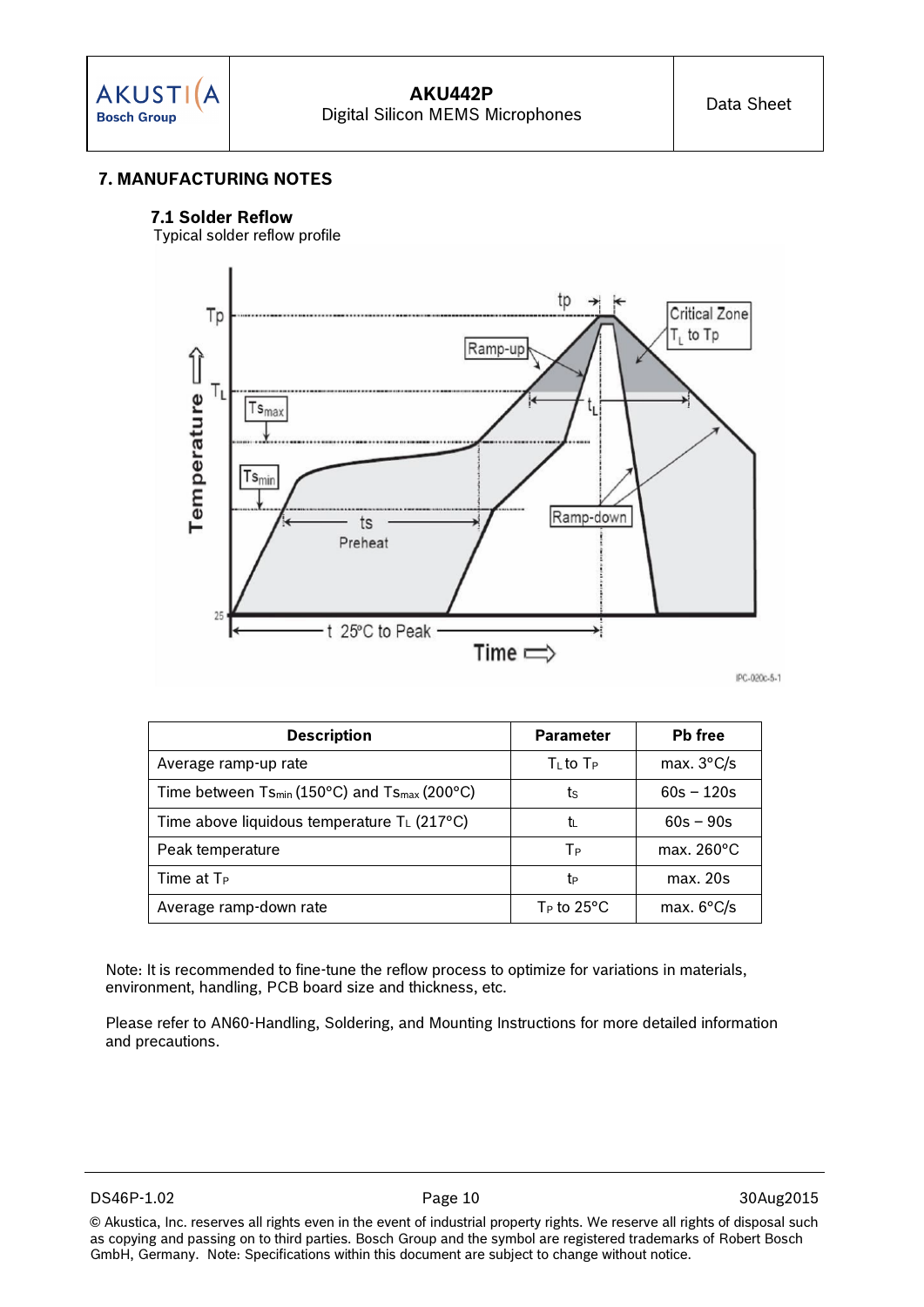## **7.2. Microphone Handling**

Although the microphone may not appear damaged immediately due to inappropriate handling, there can be long term effects that affect the lifetime of the component.

Rule of thumb: The microphone is an artificial ear so treat it like your own ear.

- Do not blow air into the acoustic port of the microphone for any reason. Do not subject it to pressurized air
- e.g. when cleaning the board or other components on the same board
- Do not apply vacuum to the acoustic port of the microphone
- Do not insert liquids
	- If populated circuit boards are washed, the microphone must be protected
- Do not insert dust
	- The production facilities must be clean
	- e.g. if PCB routing/sawing is done close to the microphone after SMT assembly and reflow
- Do not insert any objects
	- If assembly or rework is done manually, care must be taken that the tools cannot enter the microphone sound port
	- It is best to choose tool size so that it does not fit through the sound port of the microphone
- Do not cover the acoustic port with tape when heating during assembly or reflow
- Do not apply extreme mechanical stresses on the microphone, including mechanical shocks above 10kG or compression of the microphone package.
- After a bottom port microphone has been assembled on a circuit board, protect the sound port (now on the other side of the board) from dust, liquids, and other foreign materials as well as any tools and pressurized air.

ESD Handling Procedures



Follow CMOS handling procedures with Akustica MEMS microphones. Handle the microphone with proper workplace grounding to include wrist straps and ionized airflow over open trays and reels of microphones. Do not hot-swap/hot-plug during testing. Device pins have ESD ratings of 2kV/200V for HBM/MM respectively.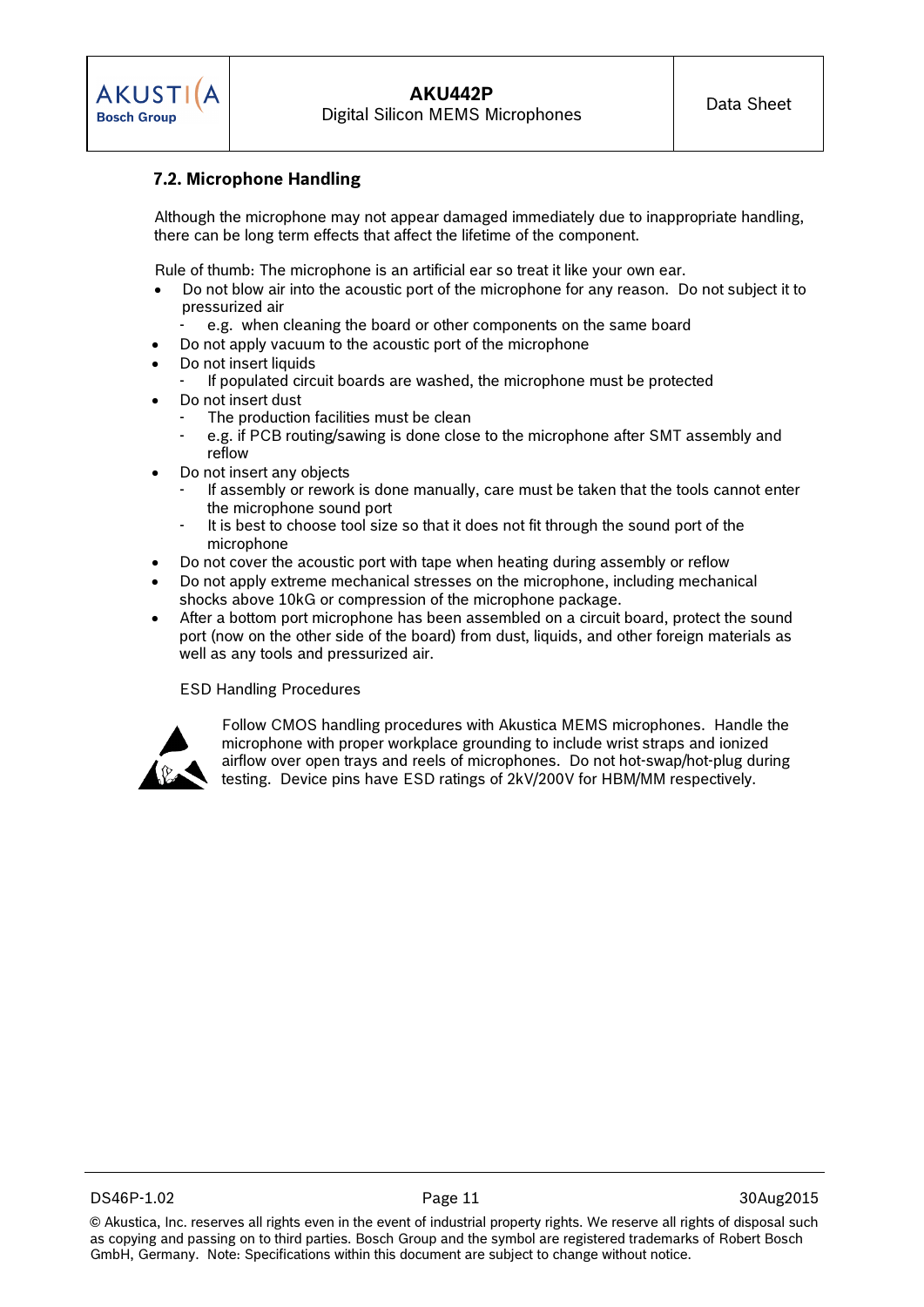## **7.3 PCB Land Pattern & Stencil Pattern**



Acoustic port (PCB must be drilled here)

Note: Stencil printer settings will likely require minor optimizations when transferring this stencil pattern to a high volume production printer.

Please refer to AN60-Handling, Soldering, and Mounting Instructions for more detailed information and precautions.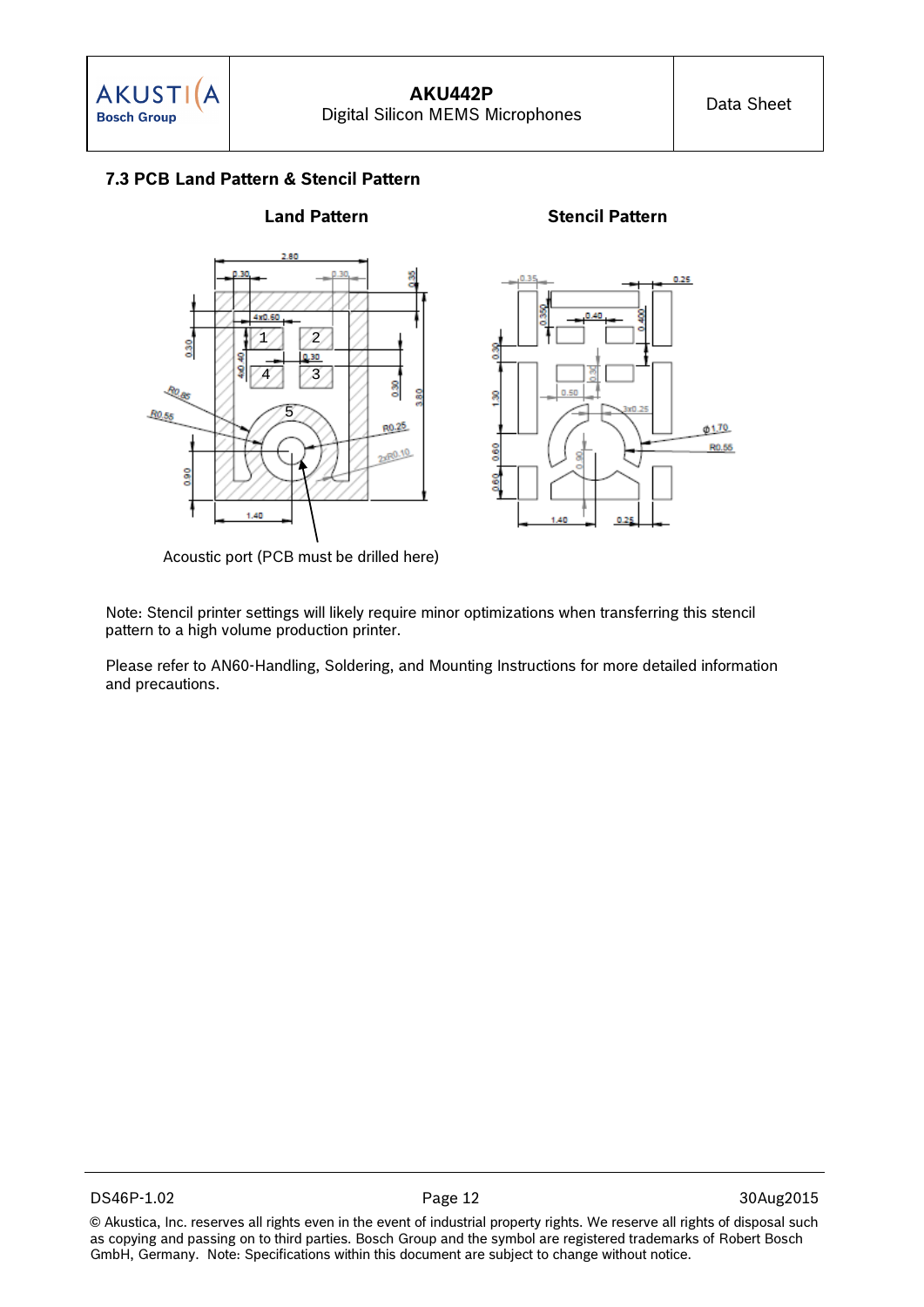## **8. RELIABILITY SPECIFICATIONS**

The microphone sensitivity after stress must deviate by no more than 3dB from the initial value.

|                | Test                                 | <b>Test Condition</b>                                                                                                       |
|----------------|--------------------------------------|-----------------------------------------------------------------------------------------------------------------------------|
| 1              | <b>Cold Temp Operation</b>           | Temperature = $-40^{\circ}$ C, 1000 hours (with bias)                                                                       |
| $\overline{2}$ | Hot Temp Operation                   | Temperature = $105^{\circ}$ C, 1000 hours (with bias)                                                                       |
| 3              | <b>Humidity Operation</b>            | Temperature = $85^{\circ}$ C, RH = $85\%$ , 1000 hours (with bias)                                                          |
| 4              | Cold Temp Storage                    | Temperature = $-40^{\circ}$ C, 1000 hours (without bias)                                                                    |
| 5              | Hot Temp Storage                     | Temperature = $105^{\circ}$ C, 1000 hours (without bias)                                                                    |
| 6              | <b>Humidity Storage</b>              | Temperature = $85^{\circ}$ C, RH = $85\%$ , 1000 hours (without bias)                                                       |
| $\overline{7}$ | <b>Thermal Cycle</b>                 | 100 Cycles, -40°C to +125°C, 15min soaks, <30sec ramps                                                                      |
| 8              | Vibration                            | Sinusoidal Vibration, 20Hz-2000Hz, 4min sweeps, 16min along each<br>of 3 axis, amplitude 3 limits of 20G and 0.06"          |
| 9              | <b>Mechanical Shock</b>              | 10,000G shocks, 5 impacts along each of 6 axes                                                                              |
| 10             | Drop Test                            | Using 150gm aluminum fixture, 3 drops along each of 6 axes (total 18<br>drops) from 1.5m height onto concrete drop surface. |
| 11             | ESD (HBM)                            | +/- 2000V, 1 discharge for each polarity, 11 pin combinations, 22 total<br>discharges per microphone                        |
| 12             | ESD (MM)                             | +/- 200V, 1 discharge for each polarity, 11 pin combinations, 22 total<br>discharges per microphone                         |
| 13             | <b>ESD</b>                           | +/- 8kV, contact discharge to lid with DUT grounded                                                                         |
| 14             | <b>Moisture Sensitivity</b><br>Level | 24 hour bake at 125°C, followed by 168 hours at 85°C, 85%RH,<br>followed by 3 passes solder reflow (MSL Level 1)            |

#### **9. PART MARKING INFORMATION**



-Pin 1

Line 1: AxxxF (A = Akustica | xxx = 442 = Part Num | F = Assembly Facility)  $\begin{array}{r} \begin{array}{c} \begin{array}{c} \end{array} \begin{array}{c} \end{array} & \begin{array}{c} \end{array} \begin{array}{c} \end{array} \begin{array}{c} \end{array} \begin{array}{c} \end{array} & \begin{array}{c} \end{array} & \begin{array}{c} \end{array} & \begin{array}{c} \end{array} & \begin{array}{c} \end{array} & \begin{array}{c} \end{array} & \begin{array}{c} \end{array} & \begin{array}{c} \end{array} & \begin{array}{c} \end{array} & \begin{array}{c} \end{array} & \begin{array}{c} \end{array} & \begin$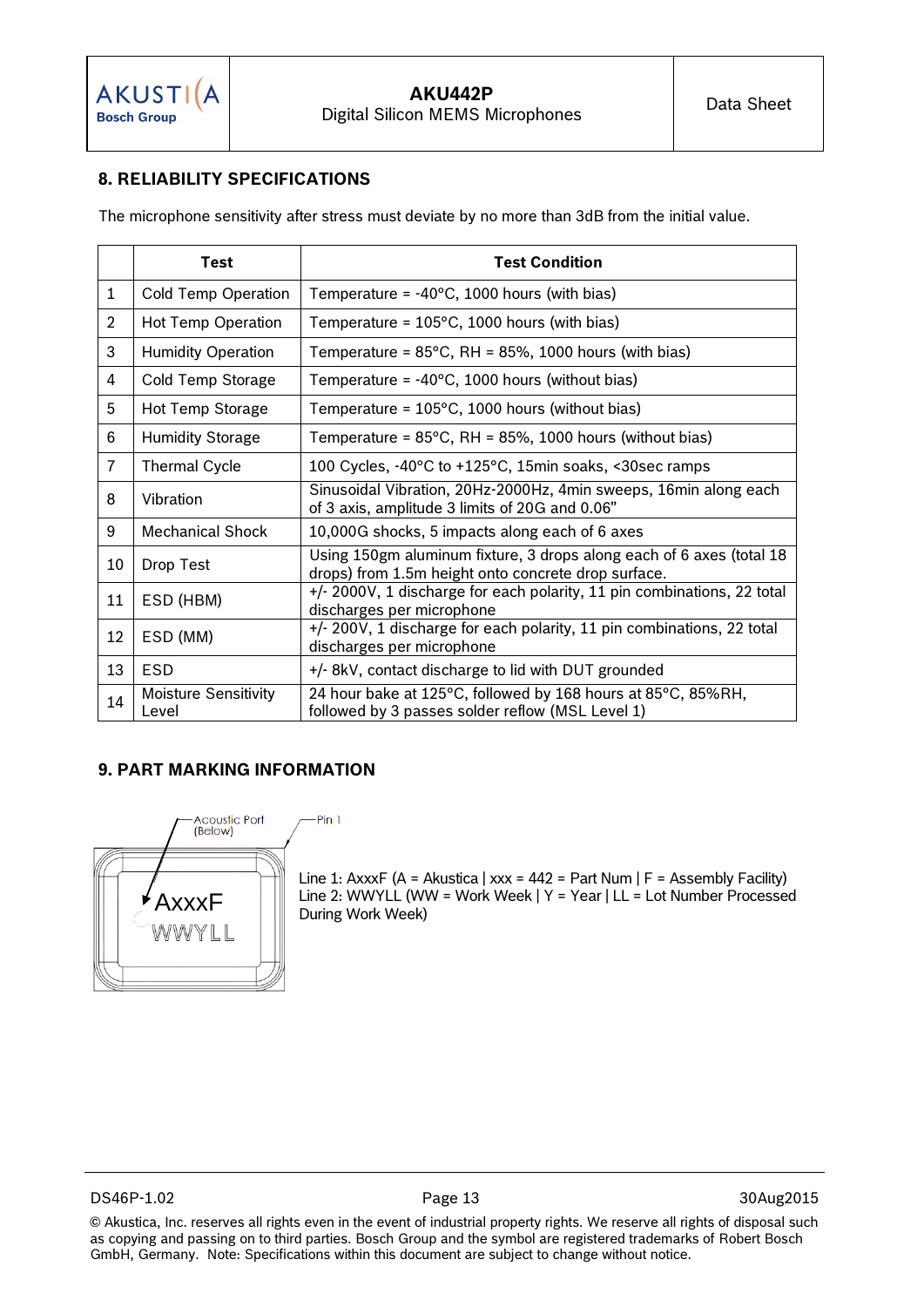#### **10. PACKAGING INFORMATION**

#### **10.1 Tape Specification**



#### Notes:

- 1. 10 sprocket hole pitch cumulative tolerance +/- 0.2<br>2. Camber in compliance with EIA-481
- 2. Camber in compliance with EIA-481
- 3. Pocket position relative to sprocket hole measured as true position of pocket, not pocket hole

#### **10.2 Component Orientation**

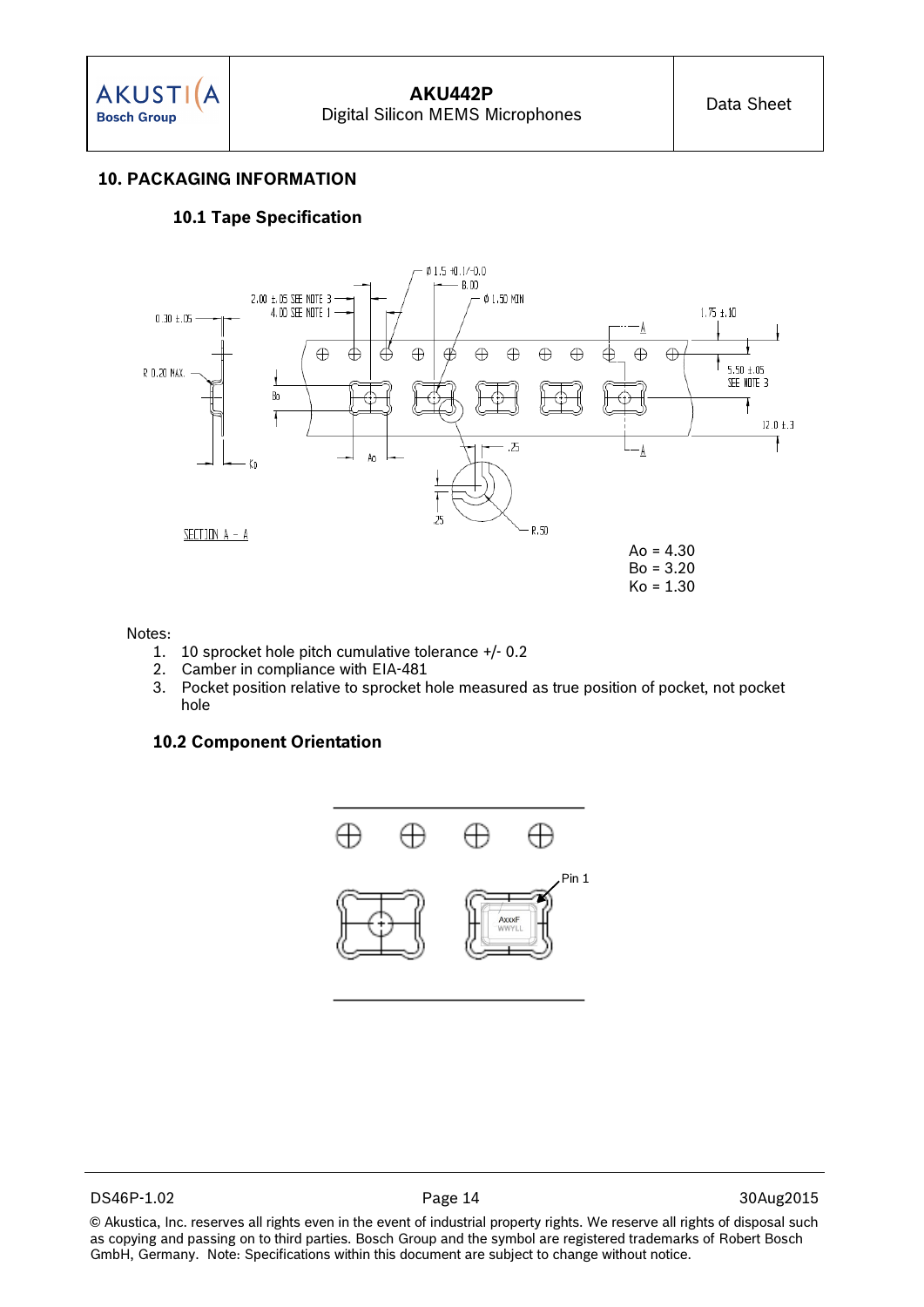## **11. ORDERING INFORMATION**

| <b>Order Number</b> | <b>Sensitivity</b><br>Tolerance (dB) | Package   | <b>Shipping Method</b> | <b>Standard Quantity</b> |
|---------------------|--------------------------------------|-----------|------------------------|--------------------------|
| 02730A00xx          | $+/-1$                               | 5-Pad LGA | 13" Reel               | 5.700                    |

### **12. DOCUMENT REVISIONS**

| Rev. No | <b>Description of modification/changes</b> | <b>Date</b> |
|---------|--------------------------------------------|-------------|
| 1.02    | Released 1.02                              | 30-Aug-15   |

Akustica, Inc. 2835 E Carson St. Suite 301 Pittsburgh, PA / USA 15203 (412) 390-1730

[sales@akustica.com](mailto:sales@akustica.com) [www.akustica.com/contact.asp](http://www.akustica.com/contact.asp)

Modifications reserved | Printed in USA Specifications subject to change without notice

DS46P-1.02 Page 15 Page 15 30Aug2015